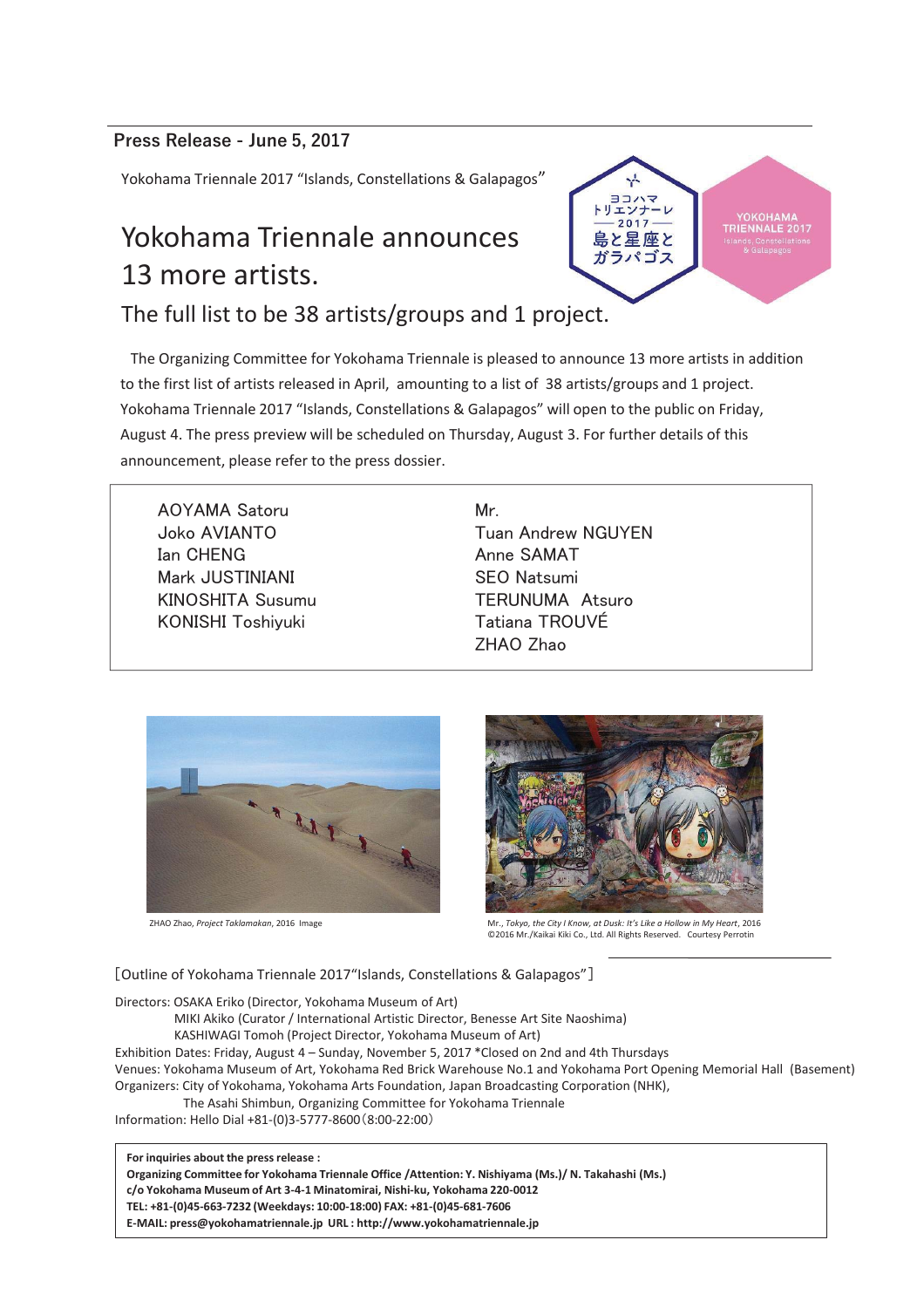

## **Additional Participating Artists**

#### **AOYAMA Satoru**

Born 1973 in Tokyo, Japan Lives and works in Tokyo, Japan



*Politician and Girl with Yellow Sweater (Merkel) , 1*<br>photography by Ken KATO © AOYAMA Satoru<br>Courtesy Mizuma Art Gallery

#### **Ian CHENG**

Born 1984 in Los Angeles (CA), U.S.A. Lives and works in New York, U.S.A.



Courtesy the artist, Pilar Corrias, Standard(Oslo) Emissary Forks At Perfection, 2015-2016

#### **KINOSHITA Susumu**

Born 1947 in Toyama, Japan Lives and works in Tokyo, Japan



The Fist, 2011

#### **Joko AVIANTO**

Born 1976 in East Java, Indonesia Lives and works in Bandung, Indonesia



#### **Mark JUSTINIANI**

Born 1966 in Bacolod, Philippines Lives and works in Manila, Philippines



Tunnel, 2016 © Mark Justiniani

#### **KONISHI Toshiyuki**

Born 1980 in Hiroshima, Japan Lives and works in Hiroshima, Japan



, 2011 *Untitled* Untitled, 2017 ©Toshiyuki Konishi, Courtesy of the artist and URANO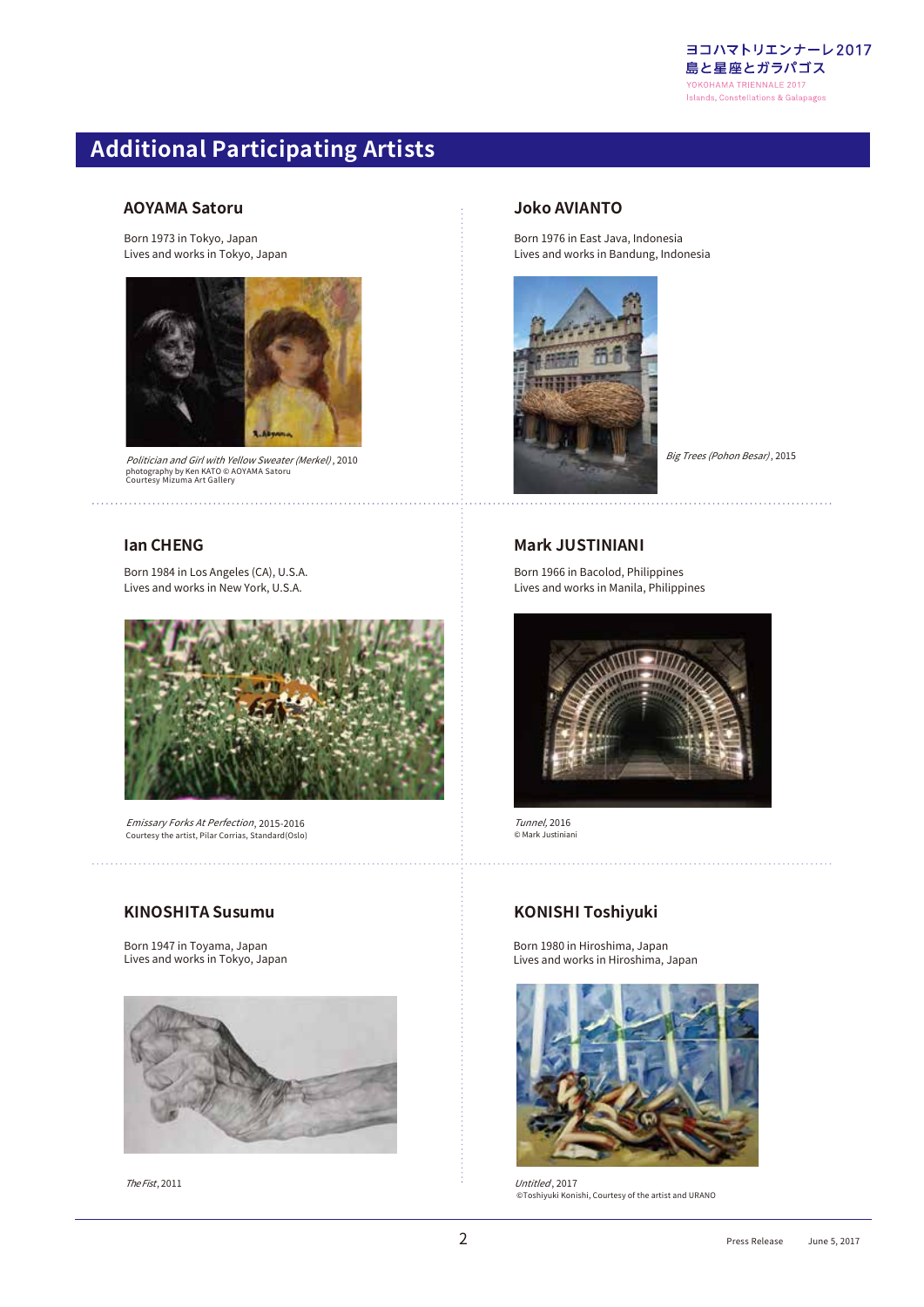

#### **Mr.**

Born 1969 in Cupa



Tokyo, the City I Know, at Dusk: It's Like a Hollow in My Heart, 2016 ©2016 Mr./Kaikai Kiki Co., Ltd. All Rights Reserved. Courtesy Perrotin

#### **Anne SAMAT**

Born 1973 in Malacca, Malaysia Lives and works in Kuala Lumpur, Malaysia



Tribal Chief Series 5 *Tribal Chief Series 5*, 2016<br>Courtesy: Richard Koh Fine Art and the Artist

#### **SEO Natsumi**

Born 1988 in Tokyo, Japan Lives and works in Sendai, Japan



From Double-Layered Town , 2015

**Tatiana TROUVÉ** Born 1968 in Cosenza (Calabria), Italy

Lives and works in Montreuil, France



Dream Time Chart , 2017 Photo: Ringo Cheung © Tatiana Trouvé / ADAGP, Paris & SACK, Seoul, 2017 Courtesy Perrotin

#### **TERUNUMA Atsuro**

Born 1983 in Matsudo, Japan Lives and works in Saitama, Japan



The Tale of Mieteru Nozomu's Dream Making , 2016 Photo: Ueno Norihiro

#### **ZHAO Zhao**

Born 1982 in Xinjiang, China Lives and works in Beijing, China



Project Taklamakan , 2016 Image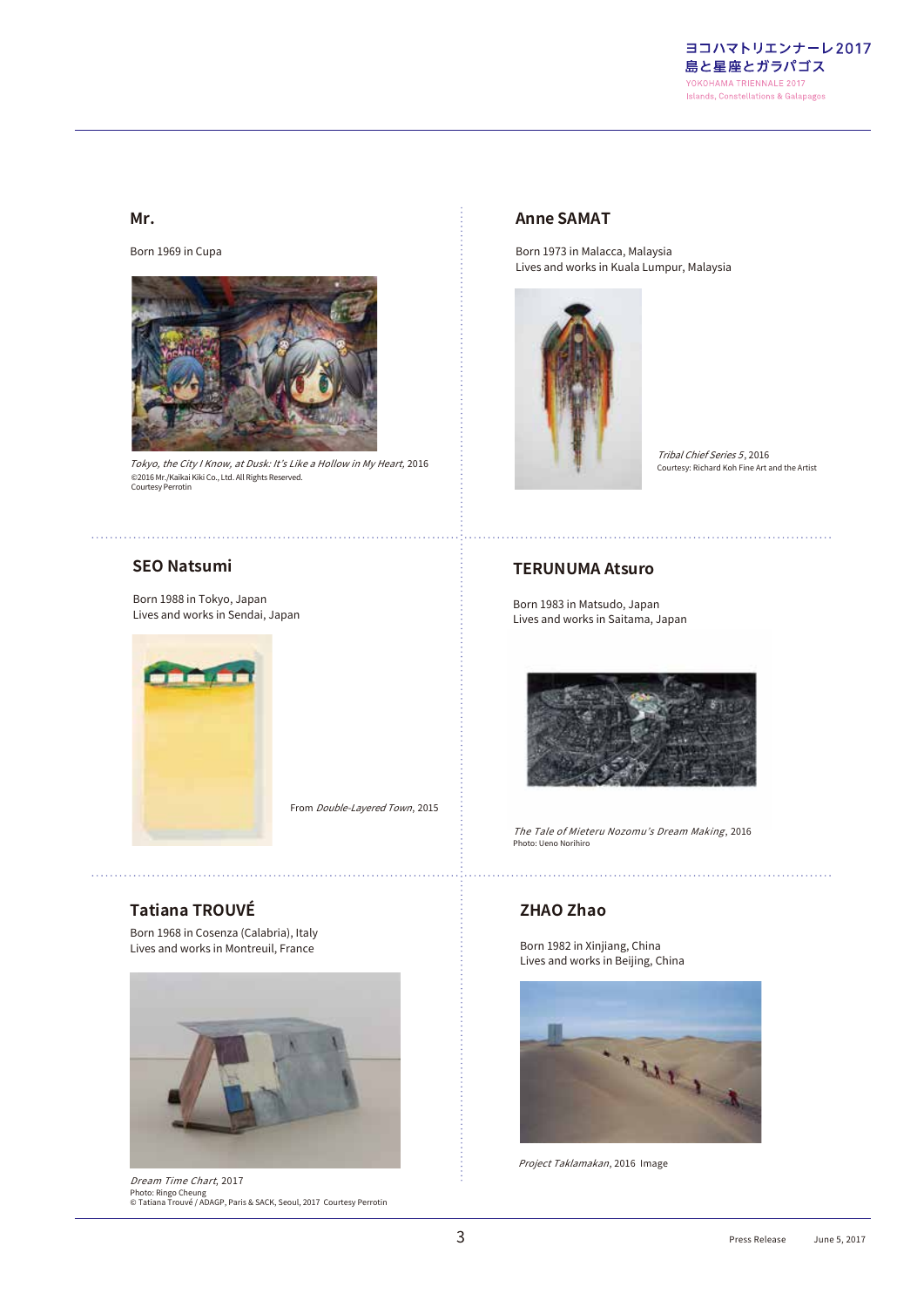

# **List of Participating Artists 38 artists / 1 project**

June 5, 2017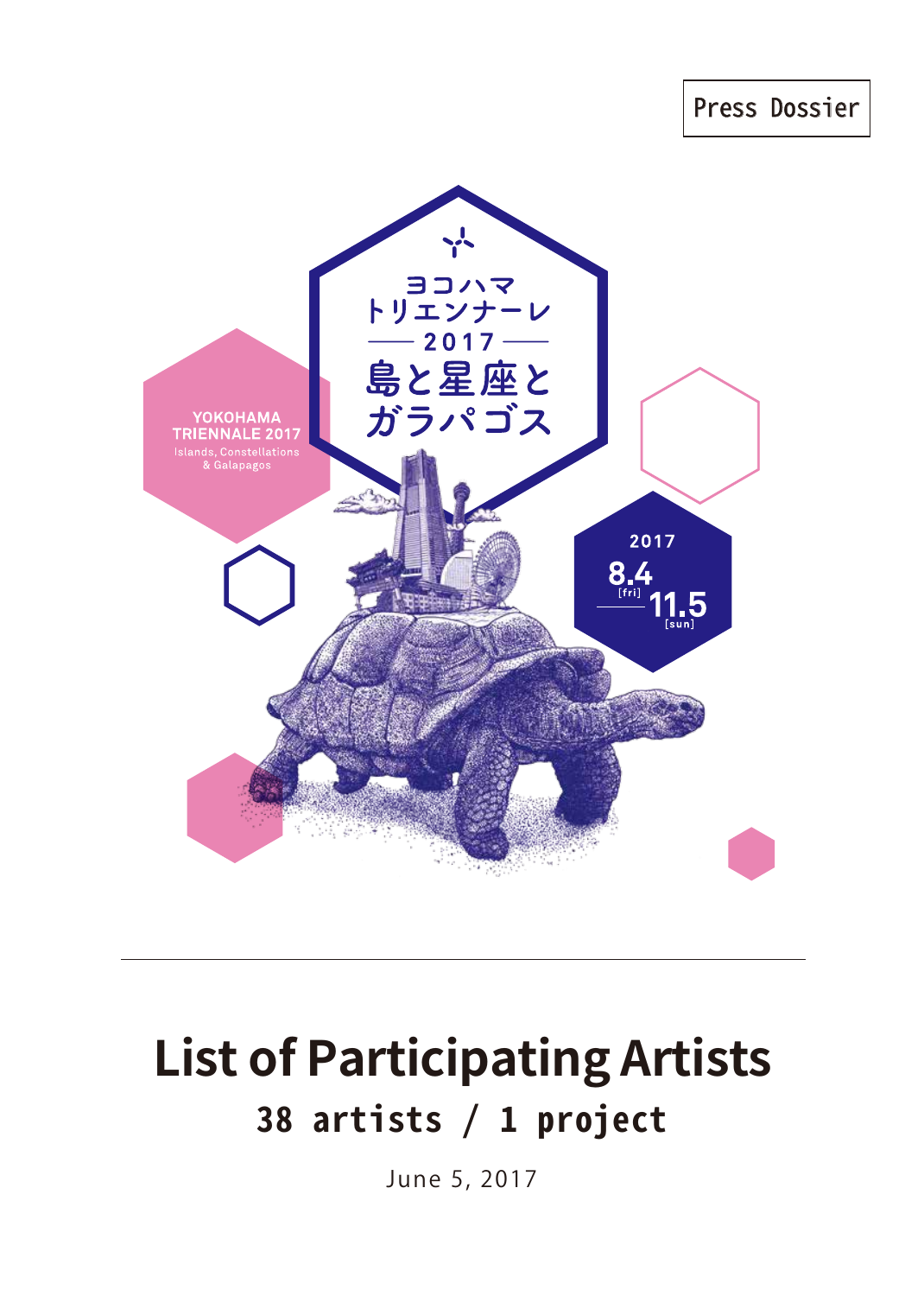## **Participating Artists (Total of 38 artists / 1 project as of June 5, 2017)**

| <b>Artist</b>                                                       | <b>Birth year</b>   | Venue                               |
|---------------------------------------------------------------------|---------------------|-------------------------------------|
| Al Weiwei                                                           | 1957                | Yokohama Museum of Art              |
| <b>AOYAMA Satoru</b>                                                | 1973                | Red Brick / Museum                  |
| <b>Joko AVIANTO</b>                                                 | 1976                | Yokohama Museum of Art              |
| <b>BROOMBERG &amp; CHANARIN</b>                                     | 1970/1971           | Yokohama Museum of Art              |
| <b>Maurizio CATTELAN</b>                                            | 1960                | Yokohama Museum of Art              |
| <b>lan CHENG</b>                                                    | 1984                | Yokohama Museum of Art              |
| <b>DONG Yuan</b>                                                    | 1984                | Yokohama Red Brick Warehouse No. 1  |
| <b>Sam DURANT</b>                                                   | 1961                | Yokohama Museum of Art              |
| <b>Olafur ELIASSON</b>                                              | 1967                | Yokohama Museum of Art              |
| <b>Alex HARTLEY</b>                                                 | 1963                | Yokohama Museum of Art              |
| <b>HATAKEYAMA Naoya</b>                                             | 1958                | Yokohama Museum of Art              |
| Carsten HÖLLER, Tobias REHBERGER,<br>Anri SALA & Rirkrit TIRAVANIJA | 1961/1966/1974/1961 | Yokohama Museum of Art              |
| <b>Jenny HOLZER</b>                                                 | 1950                | Bus / Minatomirai station           |
| <b>Christian JANKOWSKI</b>                                          | 1968                | Yokohama Red Brick Warehouse No. 1  |
| Mark JUSTINIANI                                                     | 1966                | Yokohama Museum of Art              |
| <b>KAWAKUBO Yoi</b>                                                 | 1979                | Yokohama Museum of Art              |
| <b>KAZAMA Sachiko</b>                                               | 1972                | Yokohama Museum of Art              |
| <b>KINOSHITA Susumu</b>                                             | 1947                | Yokohama Museum of Art              |
| Ragnar KJARTANSSON                                                  | 1976                | Yokohama Red Brick Warehouse No. 1  |
| <b>KONISHI Toshiyuki</b>                                            | 1980                | Yokohama Red Brick Warehouse No. 1  |
| <b>MAP Office</b>                                                   | Established in 1996 | Yokohama Museum of Art              |
| Prabhavathi MEPPAYIL                                                | 1965                | Museum / Red Brick                  |
| Mr.                                                                 | 1969                | Yokohama Museum of Art              |
| OZAWA Tsuyoshi                                                      | 1965                | Yokohama Red Brick Warehouse No. 1  |
| <b>Katie PATERSON</b>                                               | 1981                | Yokohama Museum of Art              |
| Paola PIVI                                                          | 1971                | Yokohama Museum of Art              |
| Kathy PRENDERGAST                                                   | 1958                | Yokohama Red Brick Warehouse No. 1  |
| <b>Rob PRUITT</b>                                                   | 1963                | Yokohama Museum of Art              |
| <b>Anne SAMAT</b>                                                   | 1973                | Yokohama Museum of Art              |
| <b>SEO Natsumi</b>                                                  | 1988                | Museum / Red Brick                  |
| <b>Wael SHAWKY</b>                                                  | 1971                | Yokohama Museum of Art              |
| <b>Shooshie SULAIMAN</b>                                            | 1973                | Yokohama Museum of Art              |
| <b>TERUNUMA Atsuro</b>                                              | 1983                | Yokohama Red Brick Warehouse No. 1  |
| The Propeller Group, Tuan Andrew<br><b>NGUYEN</b>                   | Established in 2006 | Yokohama Museum of Art              |
| <b>Tatiana TROUVÉ</b>                                               | 1968                | Yokohama Museum of Art              |
| <b>UJINO</b>                                                        | 1964                | Yokohama Red Brick Warehouse No. 1  |
| YANAGI Yukinori                                                     | 1959                | Yokohama Port Opening Memorial Hall |
| ZHAO Zhao                                                           | 1982                | Yokohama Museum of Art              |

【Project】

Don't Follow the Wind **The Contract Oriental Contract Contract Contract Property** Yokohama Red Brick Warehouse No. 1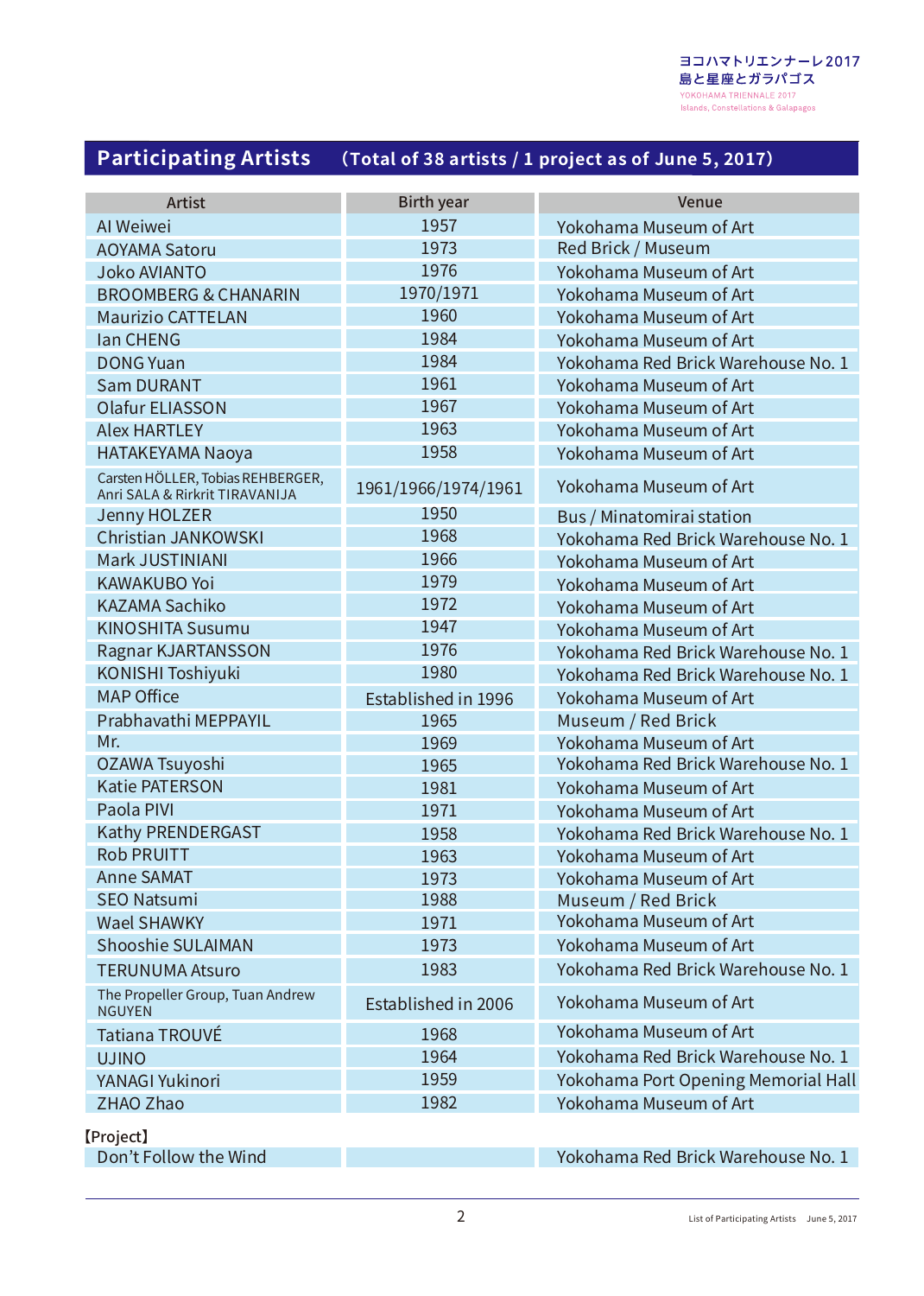

## **Participating Artists**

#### **AI Weiwei**

Born 1957 in Beijing, China Lives and works in Berlin, Germany



Reframe, 2016 Exhibition view at Palazzo Strozzi, Photo: Alessandro Moggi © Ai Weiwei Studio

#### **Joko AVIANTO**

Born 1976 in East Java, Indonesia Lives and works in Bandung, Indonesia



*Big Trees (Pohon Besar)*, 2015

#### **Maurizio CATTELAN**

Born 1960 in Padua, Italy Lives and works in Milan, Italy and New York, U.S.A.



Photo: Zeno Zotti Courtesy: Maurizio Cattelan's Archive and Perrotin gallery Untitled, 2000 , 2000 , 2015-2016 , 2015-2016 , 2017 , 2016 , 2017 , 2017 , 2017 , 2017 , 2017 , 2017 , 2017 , 2017 , 2017 ,

#### **AOYAMA Satoru**

Born 1973 in Tokyo, Japan Lives and works in Tokyo, Japan



*Politician and Girl with Yellow Sweater (Merkel), :*<br>photography by Ken KATO © AOYAMA Satoru<br>Courtesy Mizuma Art Gallery , 2016 2017 . 2018 . 2019 . 2018 . 2019 . 2019 . 2019 . 2019 . 2019 . 2019 . 2019 . 2019 . 2019 . 2019 . 2019 , 201

#### **BROOMBERG & CHANARIN**

Adam BROOMBERG / Born 1970 in Johannesburg, South Africa Oliver CHANARIN / Born 1971 in London, U.K. Live and work in London, U.K.



Trace fiber from Freud's couch under crossed polars with Quartz wedge compensator , 2015 ©Broomberg and Chanarin Photography: Jack Hems. Courtesy Lisson Gallery.

#### **Ian CHENG**

Born 1984 in Los Angeles (CA), U.S.A. Lives and works in New York, U.S.A.



Courtesy the artist, Pilar Corrias, Standard(Oslo)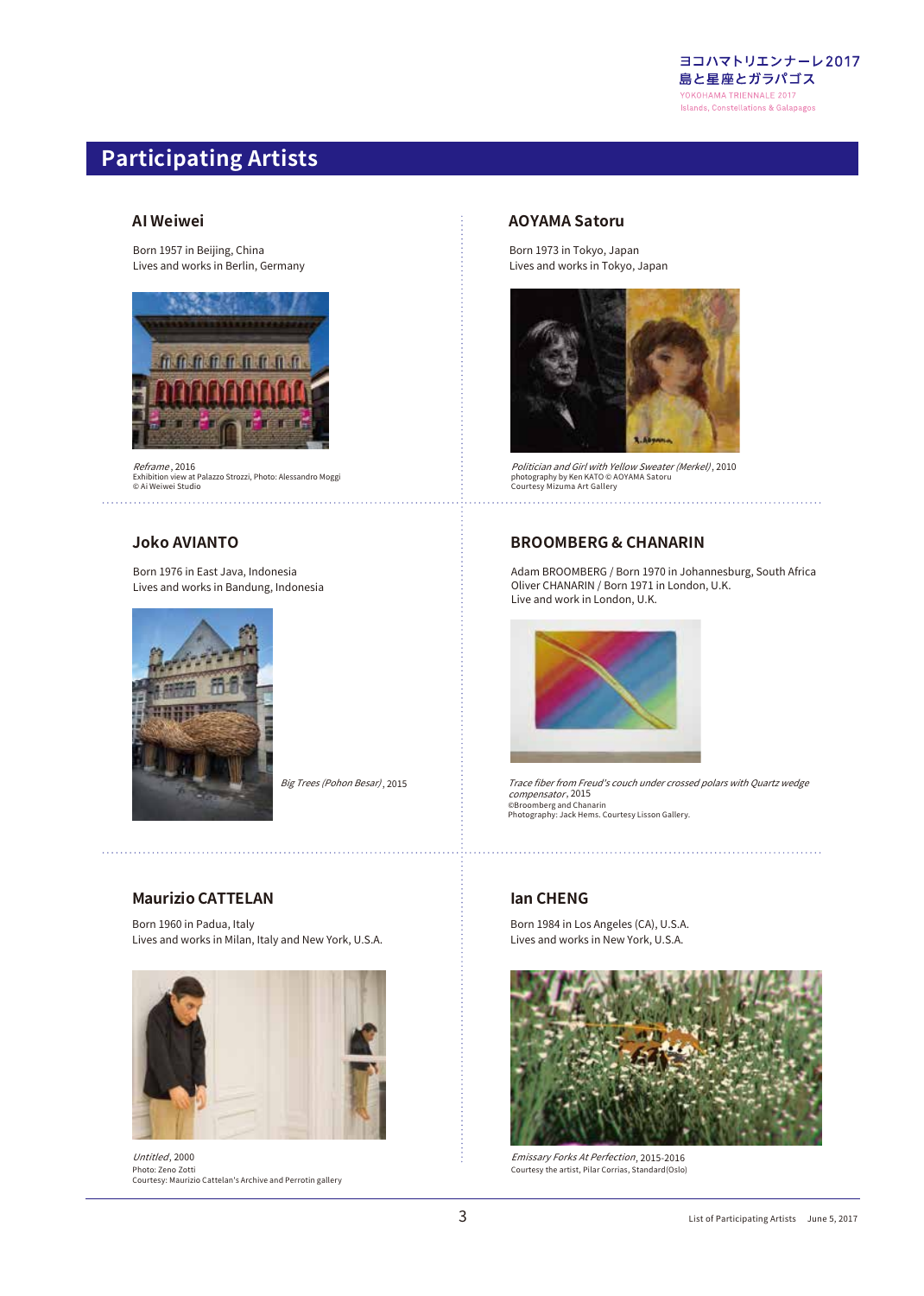

#### **DONG Yuan**

Born 1984 in Dalian, China Lives and works in Sanhe, China



Grandmother's House - gods Courtesy: DONG Yuan

#### **Sam DURANT**

Born 1961 in Seattle (WA), U.S.A. Lives and works in Santa Monica (CA), U.S.A.



Courtesy of the artist and Blum & Poe, Los Angeles, Tokyo, New York Photo by Josh White

#### **Olafur ELIASSON**

Born 1967 in Copenhagen, Denmark Lives and works in Copenhagen, Denmark and Berlin, Germany



Co-produced by Thyssen-Bornemisza Art Contemporary Photo: Sandro E.E. Zanzinger / TBA21, 2016 ©Olafur Eliasson Green light - An artistic workshop, 2016

#### **HATAKEYAMA Naoya**

Born 1958 in Rikuzentakata, Japan Lives and works in Tokyo, Japan



Terril #02607, 2009, Loos-en-Gohelle ©HATAKEYAMA Naoya

#### **Alex HARTLEY**

Born 1963 in London, U.K. Lives and works in Devon, U.K.



Nowhereisland visits Mevagissey , 2012 Photo by Max McClure

#### **Carsten HÖLLER, Tobias REHBERGER, Anri SALA & Rirkrit TIRAVANIJA**

Carsten HÖLLER / Born 1961 in Brussels, Belgium Tobias REHBERGER / Born 1966 in Esslingen am Neckar, Germany Anri SALA / Born 1974 in Tirana, Albania Rirkrit TIRAVANIJA / Born 1961 in Buenos Aires, Argentina



Produced at STPI – Creative Workshop & Gallery, Singapore ©The Artists/STPI<br>Photo: Katariina Träskelin Jitterbugs Tangofly Tagplants , 2009, Loos-en-Gohelle , 2016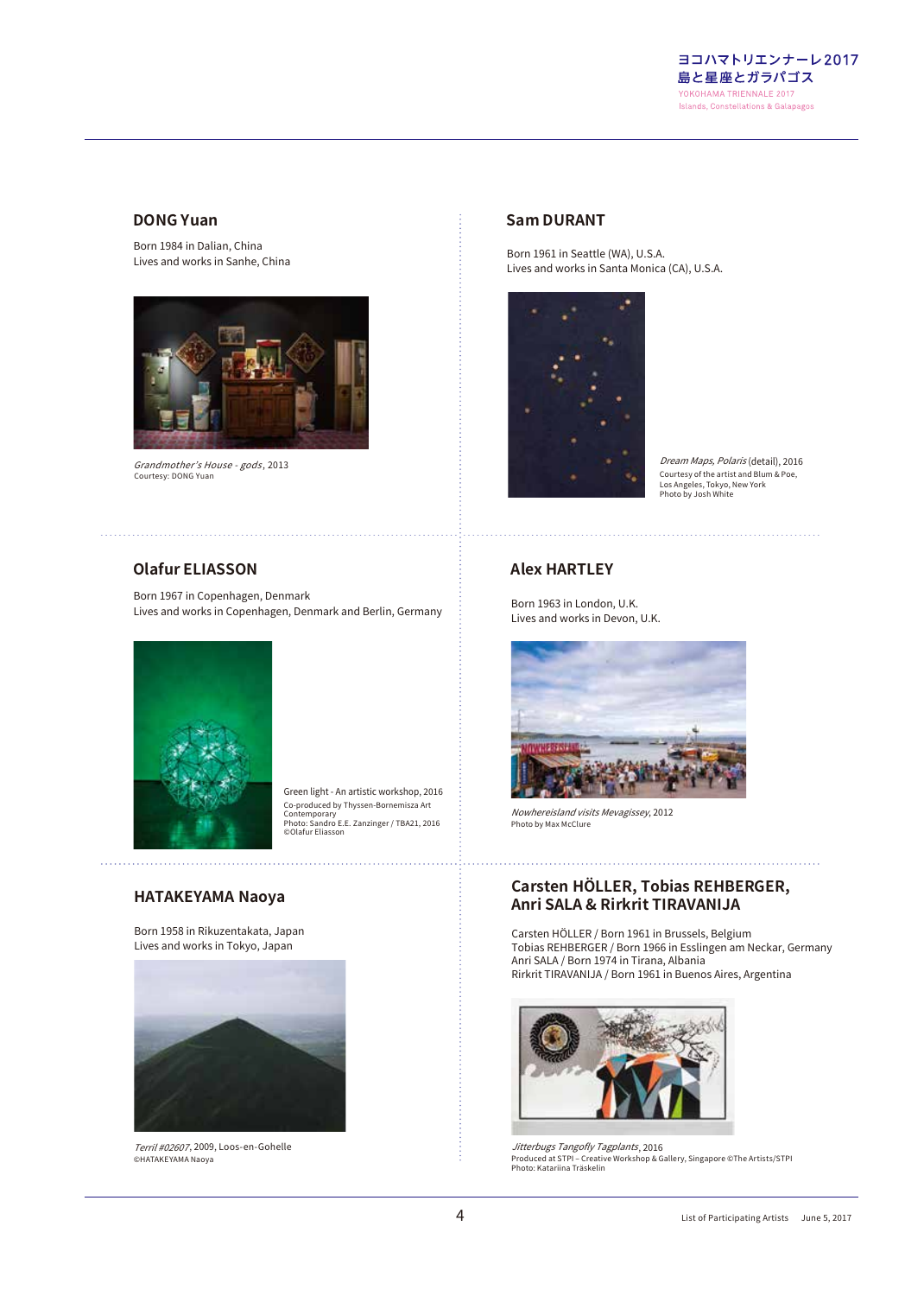

#### **Jenny HOLZER**

Born 1950 in Gallipolis (OH), U.S.A. Lives and works in New York, U.S.A.



Hamburg, Germany, 1987 © 1987 Jenny Holzer, member Artists Rights Society (ARS), NY from *Truisms*, 1977-79

#### **Christian JANKOWSKI**

Born 1968 in Göttingen, Germany Lives and works in Berlin, Germany



Heavy Weight History , 2013 Photographer: Szymon Rogynski Courtesy: the artist, Lisson Gallery

#### **Mark JUSTINIANI**

Born 1966 in Bacolod, Philippines Lives and works in Manila, Philippines



Tunnel *Tunnel* , 2016<br>© Mark Justiniani

#### **KAZAMA Sachiko**

Born 1972 in Tokyo, Japan Lives and works in Tokyo, Japan



Human Mt. Fuji , 2017 Photo: Mineo Sakata

#### **KAWAKUBO Yoi**

Born 1979 in Toledo, Spain Lives and works in London, U.K.



 ©Yoi Kawakubo, 2016 If the radiance of a thousand suns were to burst at once in the skies I , 2016

#### **KINOSHITA Susumu**

Born 1947 in Toyama, Japan Lives and works in Tokyo, Japan



The Fist , 2011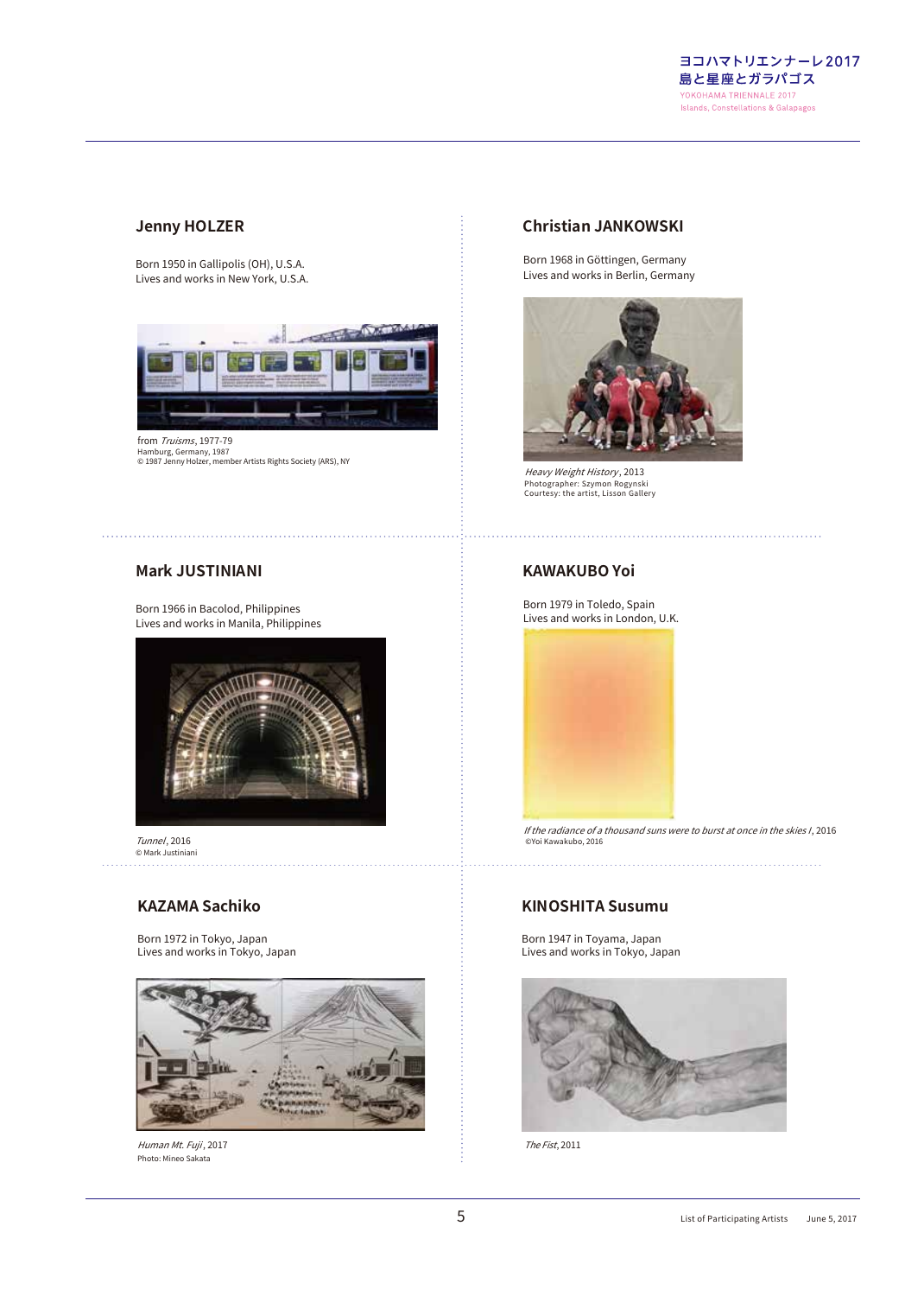

#### **Ragnar KJARTANSSON**

Born 1976 in Reykjavík, Iceland Lives and works in Reykjavík, Iceland



The Visitors, 2012 Courtesy of the artist, Luhring Augustine, New York and i8 Gallery, Reykjavik Photo: Elisabet Davids , 2012

#### **KONISHI Toshiyuki**

Born 1980 in Hiroshima, Japan Lives and works in Hiroshima, Japan



Untitled , 2017 ©Toshiyuki Konishi, Courtesy of the artist and URANO

#### **MAP Office**

Established in 1996, Based in Chai Wan, Hong Kong Laurent GUTIERREZ / Born 1966 in Casablanca, Morocco Valérie PORTEFAIX / Born 1969 in Saint-Étienne, France



#### **Mr.**

Born 1969 in Cupa



Tokyo, the City I Know, at Dusk: It's Like a Hollow in My Heart, 2016 ©2016 Mr./Kaikai Kiki Co., Ltd. All Rights Reserved. Courtesy Perrotin

#### **Prabhavathi MEPPAYIL**

Born 1965 in Bangalore, India Lives and works in Bangalore, India



rw/seventeen , 2013 ©Prabhavathi Meppayil 2013, Courtesy GALLERYSKE, Photographer: Manoj Sudhakaran.

#### **OZAWA Tsuyoshi**

Born 1965 in Tokyo, Japan Lives and works in Saitama, Japan



The Return of Painter F (detail), 2015 Painting by TROTARt (Acho Karisma, Sobrin) Photo: Shizune Shiiki Collection of Mori Art Museum *The Return of Painter F* (detail), 2015<br>2016 **19. Experime by TROTARt (Acho Karisma Sobrin)** 

. . . . . . . . . . . . .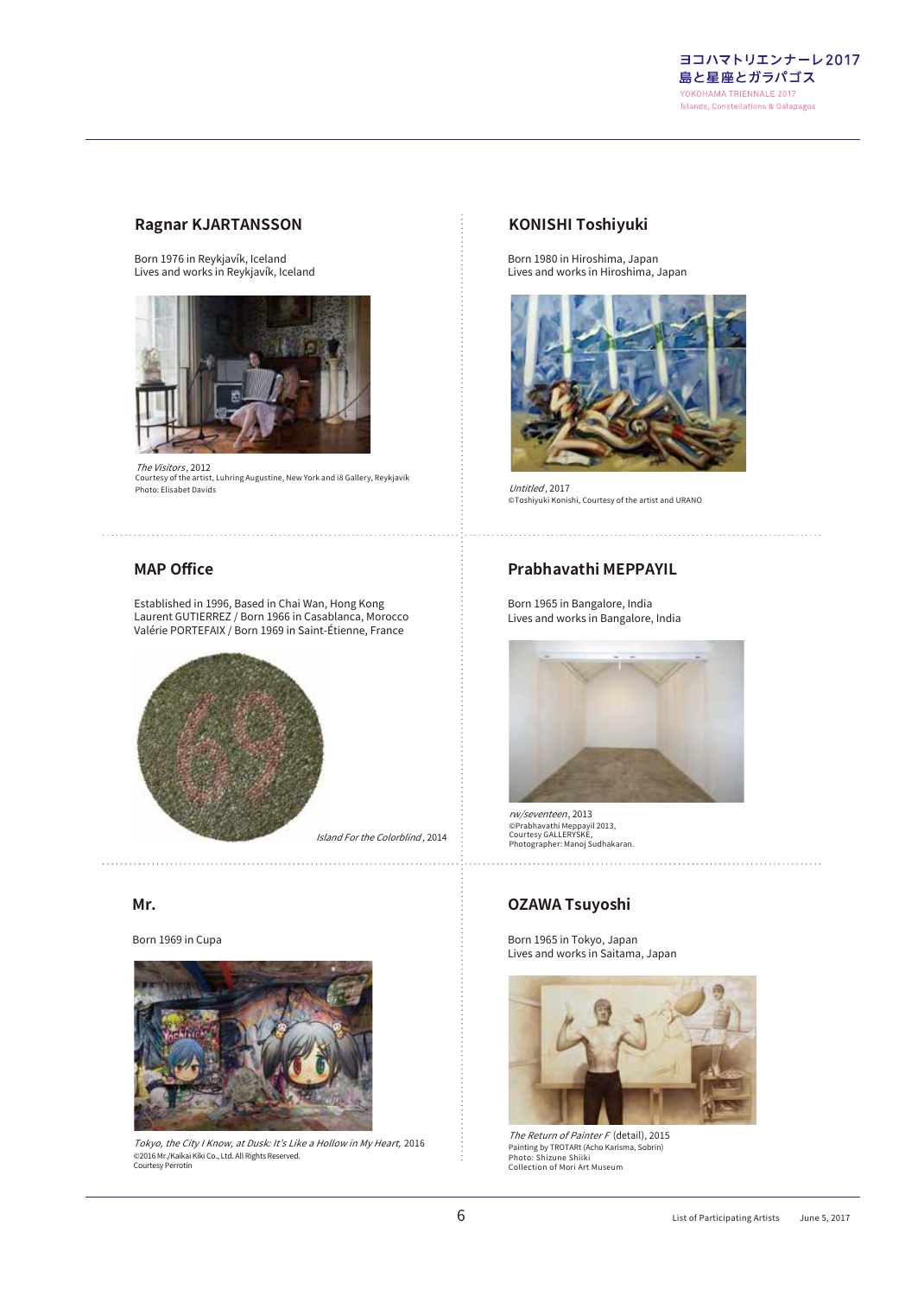ヨコハマトリエンナーレ2017 島と星座とガラパゴス YOKOHAMA TRIENNALE 2017 **Islands, Constellations & Galapagos** 

#### **Katie PATERSON**

Born 1981 in Glasgow, U.K. Lives and works in Berlin, Germany



*Fossil Necklace* (detail), 2013 © Katie Paterson. Courtesy James Cohan, New York.

#### **Kathy PRENDERGAST**

Born 1958 in Dublin, Ireland Lives and works in London, U.K.



*Atlas 25 LISBOA-BADAJOZ* , 2016

#### **Anne SAMAT**

Born 1973 in Malacca, Malaysia Lives and works in Kuala Lumpur, Malaysia



Tribal Chief Series 5, 2016 Courtesy: Richard Koh Fine Art and the Artist

#### **Paola PIVI**

Born 1971 in Milan, Italy Lives and works in Anchorage (AK), U.S.A.



I and I (must stand for the art) , 2014 Photo: Guillaume Ziccarelli Courtesy of the Artist & Perrotin

#### **Rob PRUITT**

Born 1963 in Washington D.C., U.S.A. Lives and works in New York, U.S.A.



The Obama Paintings *The Obama Paintings*, 2009 - 2017<br>Courtesy of the artist and Gavin Brown's enterprise, New York/Rome.

#### **SEO Natsumi**

Born 1988 in Tokyo, Japan Lives and works in Sendai, Japan



From Double-Layered Town, 2015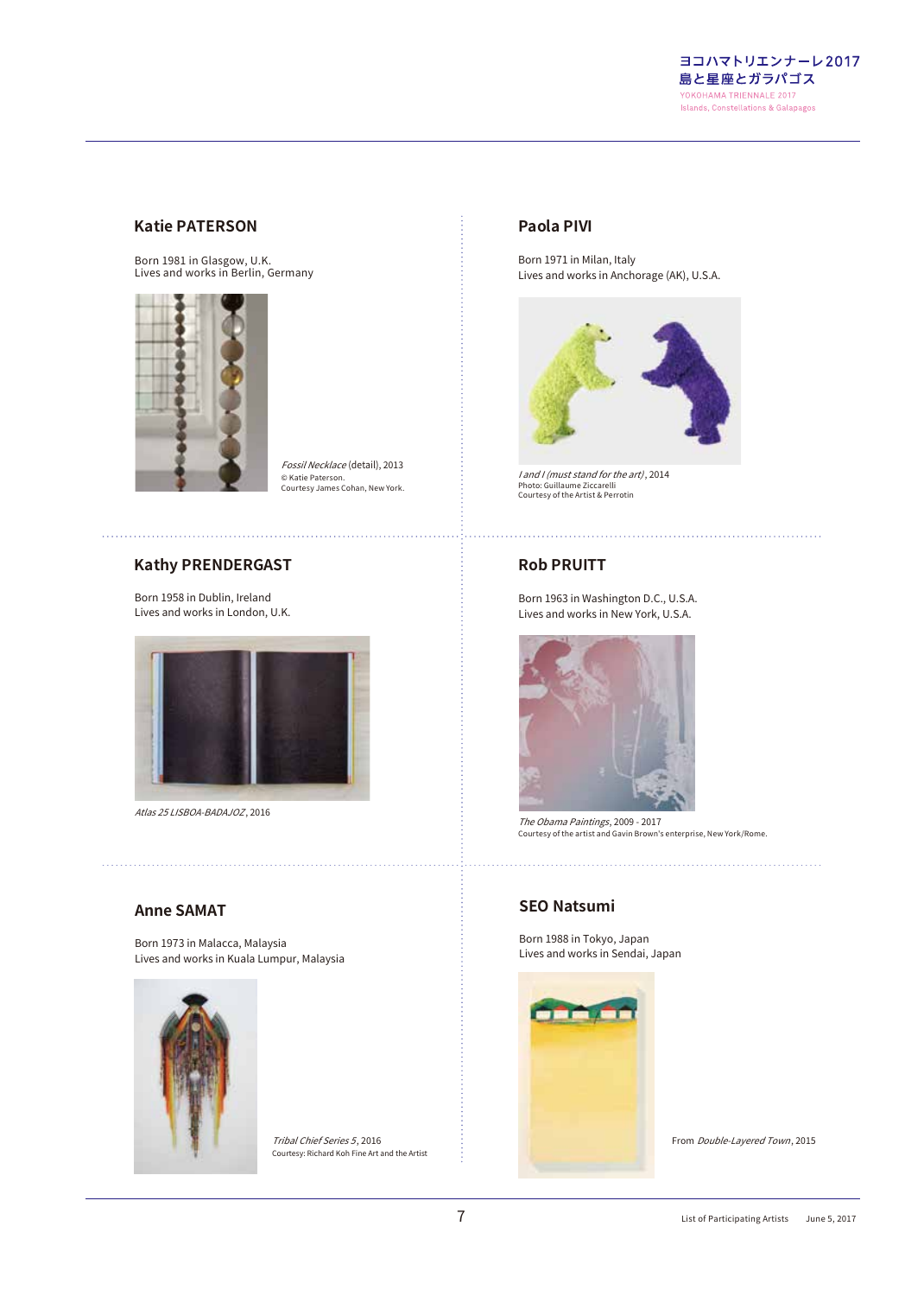

#### **Wael SHAWKY**

Born 1971 in Alexandria, Egypt Lives and works in Alexandria, Egypt



© Wael Shawky; Courtesy Lisson Gallery Cabaret Crusades III: The Secrets of Karbalaa (Marionette), 2015

#### **TERUNUMA Atsuro**

. . . . . . . . . . . . . . . . .

Born 1983 in Matsudo, Japan Lives and works in Saitama, Japan



The Tale of Mieteru Nozomu's Dream Making , 2016 Photo: Ueno Norihiro

#### **Tatiana TROUVÉ**

Born 1968 in Cosenza (Calabria), Italy Lives and works in Montreuil, France



Dream Time Chart, 2017 Photo: Ringo Cheung © Tatiana Trouvé / ADAGP, Paris & SACK, Seoul, 2017 Courtesy Perrotin , 2017 , 2017 , 2008-2010 , 2008-2010 , 2008-2010 , 2008-2010 , 2008-2010 , 2008-

#### **Shooshie SULAIMAN**

Born 1973 in Muar, Malaysia Lives and works in Kuala Lumpur, Malaysia



Marionette), 2015 For Malay Mawar, Exhibition View, Kadist Art Foundation Paris, 2016 Courtesy of the Artist Photo: Aurélien Mole.

#### **The Propeller Group, Tuan Andrew NGUYEN**

Established in 2006 Based in Ho Chi Minh City, Vietnam and Los Angeles, U.S.A. PHUNAM / Born 1974 in Saigon, Vietnam Matt LUCERO / Born 1976 in Upland, U.S.A. Tuan Andrew NGUYEN / Born 1976 Saigon, Vietnam





The Island, 2017 Tuan Andrew NGUYEN

Lenin as J. Edgar Hoover in J. Edgar, 2013 © The Propeller Group. / Courtesy of James Cohan, New York

#### **UJINO**

Born 1964 in Tokyo, Japan Lives and works in Tokyo, Japan



Courtesy: PSM Berlin